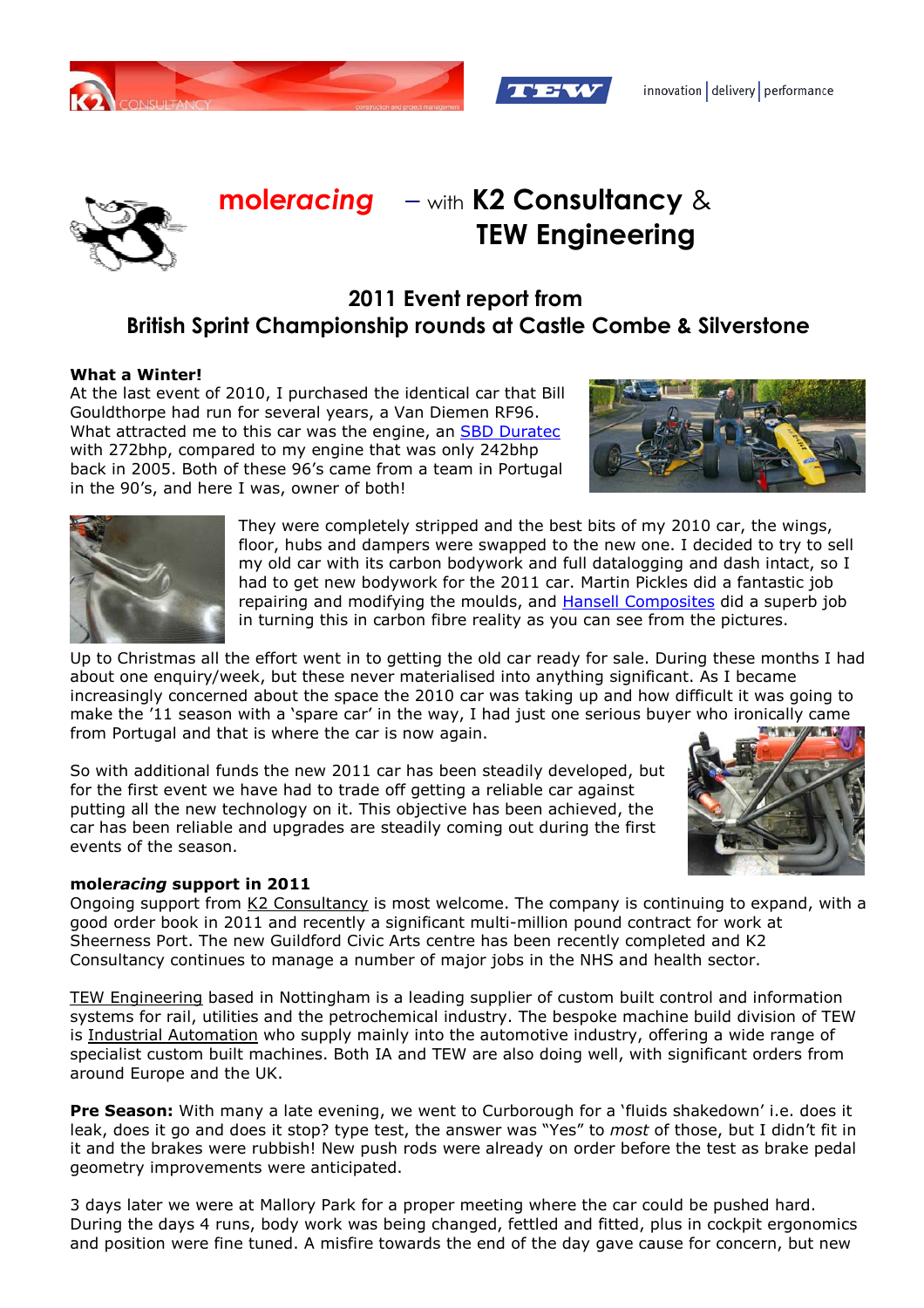sensors, leads and plugs cured this before the important Castle Combe round. A great cheeky video from Gary Thomas, of the car 'secret launch' can be found on the YouTube 'moleracing' site or by clicking here.

### **Castle Combe 2011**

Further additions and hard graft meant it looked rather mean on its official Debut at the first round of the SBD 2011 British Sprint Championship at the Wiltshire circuit.

With the modification of an ancillary top up fuel tank of 3 litres to supplement the main 4 litre tank, I had 'long range capacity' and was able to complete the 3 practice laps. A disaster was averted as it turned out that in the preparation and warm up I had pulled at a hose and dislodged the connection. This resulted in a slow release of all the engine coolant on the first lap, followed by 2 laps with no water! Luckily all was well, the new engine was undamaged and the season continues!

This was the first time I could compare the car against last year's times and I was not disappointed.

At the end of the meeting last year – practice, two timed runs , and two run off runs I had managed to get down to a 128.11 on brand new tyres. This year, after the second timed run on old tyres, I was below this at 127.8, that's what an extra 40 bhp gives you. I cannot imagine what it is like to have an **extra** 300 - 400 that the big V8s are running!

This was 9<sup>th</sup> fastest and hence we qualified for the run offs, ahead of Mike Musson who rejoins us after several years having got his blood pressure down and weighed in a good 10kg lighter than last year! Phil Lynch, who's season upgrades amounted to a slight polish of the bodywork and a new set of tyres and Kev Lealan, whose car was drinking so much methanol that it was running dry before the 1.75 laps, so he didn't start it until the green light came on at the line!

All of these cars posted a time but I was pleased to say that some commitment, confidence and putting the best tyres on lowered the time to 124.44 and any remaining increases in final position were going to be at the expense of failures by others! Championship sponsor Steve Broughton was the only obliging driver who aborted his run when the trigger wheel and crank sensor came adrift and shut the engine down. His co-driver Mark Smith got a stunning time to come 3rd overall on 121.3 but Stewart Robb, with 720bhp on tap almost set a new outright lap record for the circuit with a stunning 112 second blast.



So 3.4 inside my PB and 7th in the run off was a very good start and worth all the hundreds of hours over the winter!<br>
Photo below taken at Castle Combe by Will Belcher

#### **Silverstone**

Inside the main grand prix circuit there is a smaller circuit called Stowe. We visited this for the first time last year and I managed a 92.8 second run and came  $7<sup>th</sup>$  in the run offs. We were hoping for an improvement based on the Castle Combe results and again were not disappointed!

After analysing last years data, I put a set of ratios in the 'box to maximise acceleration on the short straight, with the rpm peaking at 8800 in 3rd then after changing up to 4th *starting* at 7000!